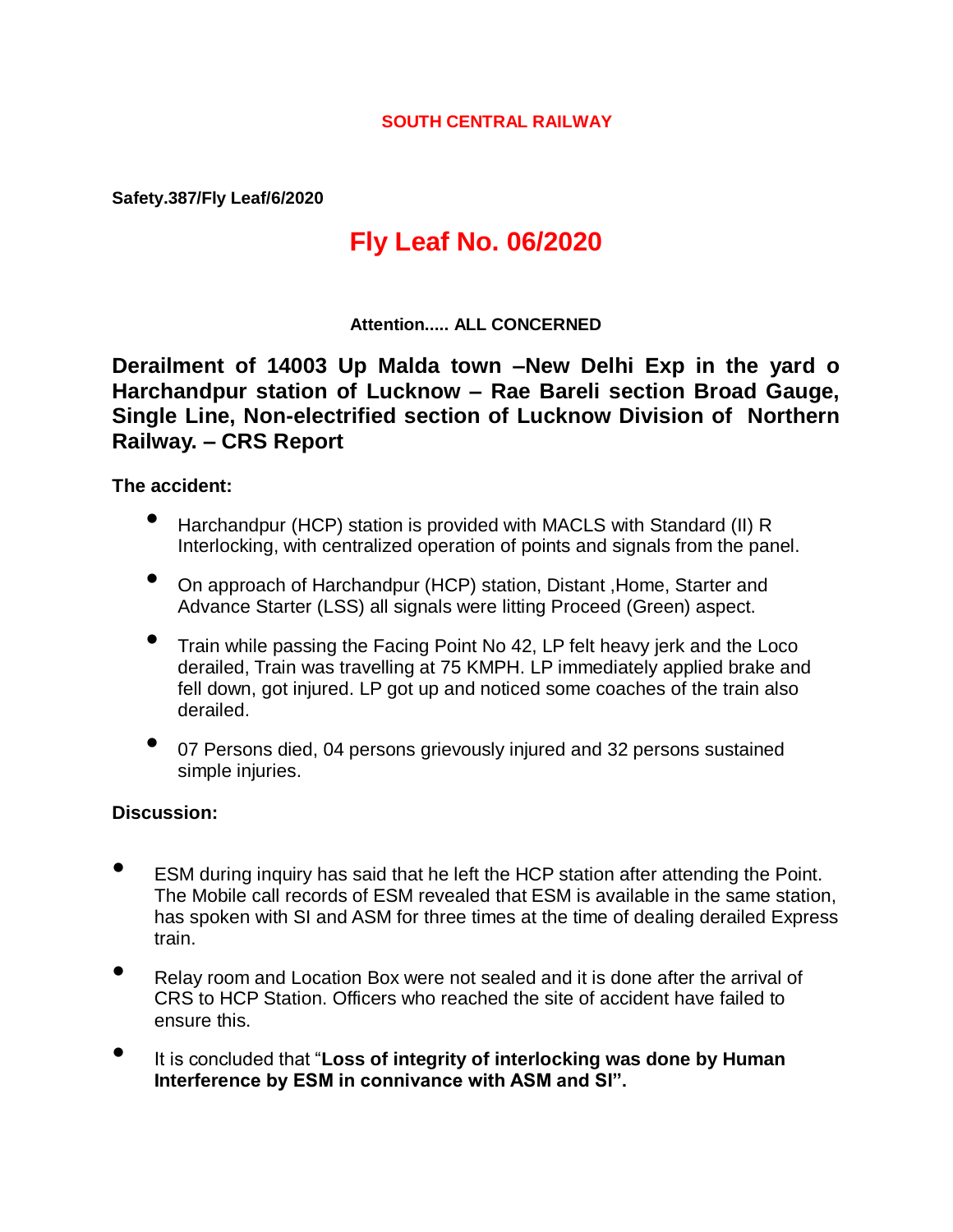# **Points to Note**

- Though LP says that he has applied A9 Brake, as per the data analysis of REMMOLT, it is confirmed that LP has applied SA-9 Brake.
- By applying A9 Brake, the damage could have been avoided/reduced, but it is found to be the bad engineman ship of LP.
- Due to shortage of Mail/Express Drivers in LKO Div, A graded LP Goods has been has been empanelled to officiate in higher grade, failure of crew management of LKO Division.

#### **Could this accident have been averted**

- The accident could have been averted had the ASM on duty declared Point No 42 as failed and followed the procedure as per G&SR Para No 3.77.
- Abnormal working of S&T equipment is to be dealt as per G&SR Para 3.68. Unfortunately ASM on duty did not follow.
- Due to sustained failure of Pt No 42, SM on duty should have at least either visited or deputed the points man to verify the integrity of point before taking off signals, but nothing has been done.
- Severity to train and passengers could have been minimized had the LP applied A-9 Brake instead of SA-9 Brake.

# **Matters brought to Light**

- No mechanism to monitor relay room opening and closing through Data Logger.
- RB's instructions regarding protection of S&T cables during execution of work have not been followed.
- No entry in opening in closing of relay room in the registers is made.
- No disconnection/reconnection were issued for carrying out RE modification works in Relay room, replacing signalling cables.
- LP( Goods ) was operating the exp train 14003, LP (Mail) should only be used for Mail/Express trains.

# **Responsibility**

- Primary ESM on duty, Signal Inspector, ASM HCP Stn
- Secondary LP of Express train 14003
- Blame worthy Sr DSTE/ LKO